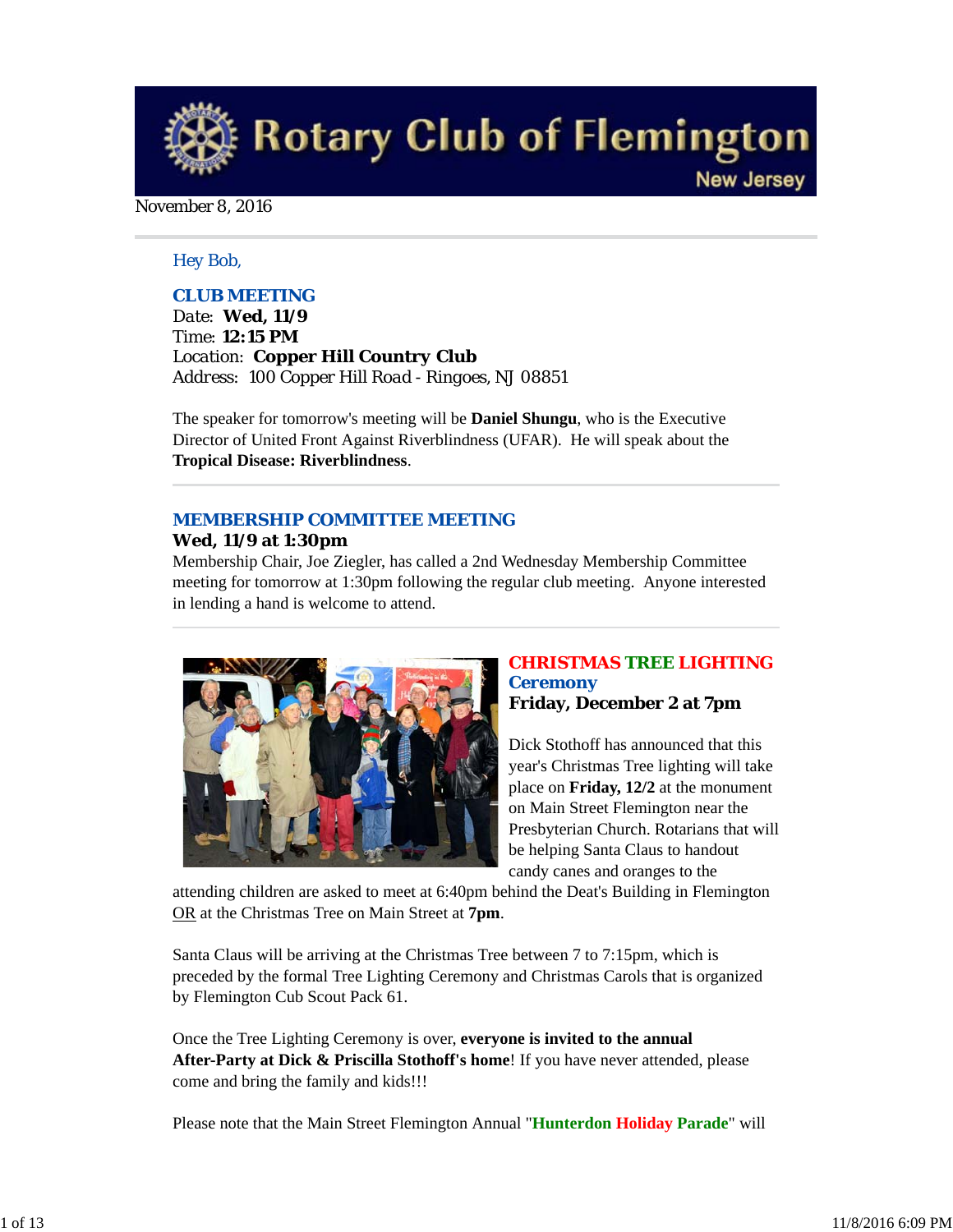be held on Sunday, 12/4.

A Little History of the Main Street Flemington Tree Lighting Ceremony:

The Christmas Tree Lighting ceremony is Flemington Rotary's oldest service project, which began in **December 1923**. This was just after the club first formed on October 3, 1923.

Back in the 1920's, it was very difficult for children to get some candy and fresh fruit to eat. These days, we can readily purchase these items at our local Supermarket, etc. So it was a VERY BIG deal for the children in attendance to get their huge Candy Cane and Fresh Orange. Flemington Rotary has been annually helping with this project ever since!





*Flemington Rotary's Annual* **HOLIDAY COCKTAIL PARTY Thursday, December 1** Time: 6:00 PM to 8:00 PM **Al Fresco's** 100 Reaville Avenue - Flemington, NJ

The Rotary Club of Flemington would like to warmly invite you and your spouse / guest to our **Holiday Cocktail Party**! The party will be held at **Al Fresco's** located in The Shoppes at Flemington.

The evening will include appetizers and adult drinks. Note that this is a Cocktail Party with "tapas" style appetizers to

enjoy. This is not a sit down dinner.

Appetizers will include antipasto with arugula, grilled vegetables, roasted veggies, fried calamari, garlic shrimp with roasted tomato & spinach, crunchy fried shrimp, veal turnovers, chicken giambotta, rigatoni bolognese, and farfalle Al Fresco.

Rotarians attending are asked to bring a wrapped **Secret Santa gift** valued around \$12.

## Cost to Attend:

- Weekly paying members will pay \$15 for their meal. No cost for their spouses.
- Quarterly paying members and their spouses attend free of charge.
- No cost for spouses of deceased Rotarians.
- Friends of Rotary & additional guests will pay \$30 per person.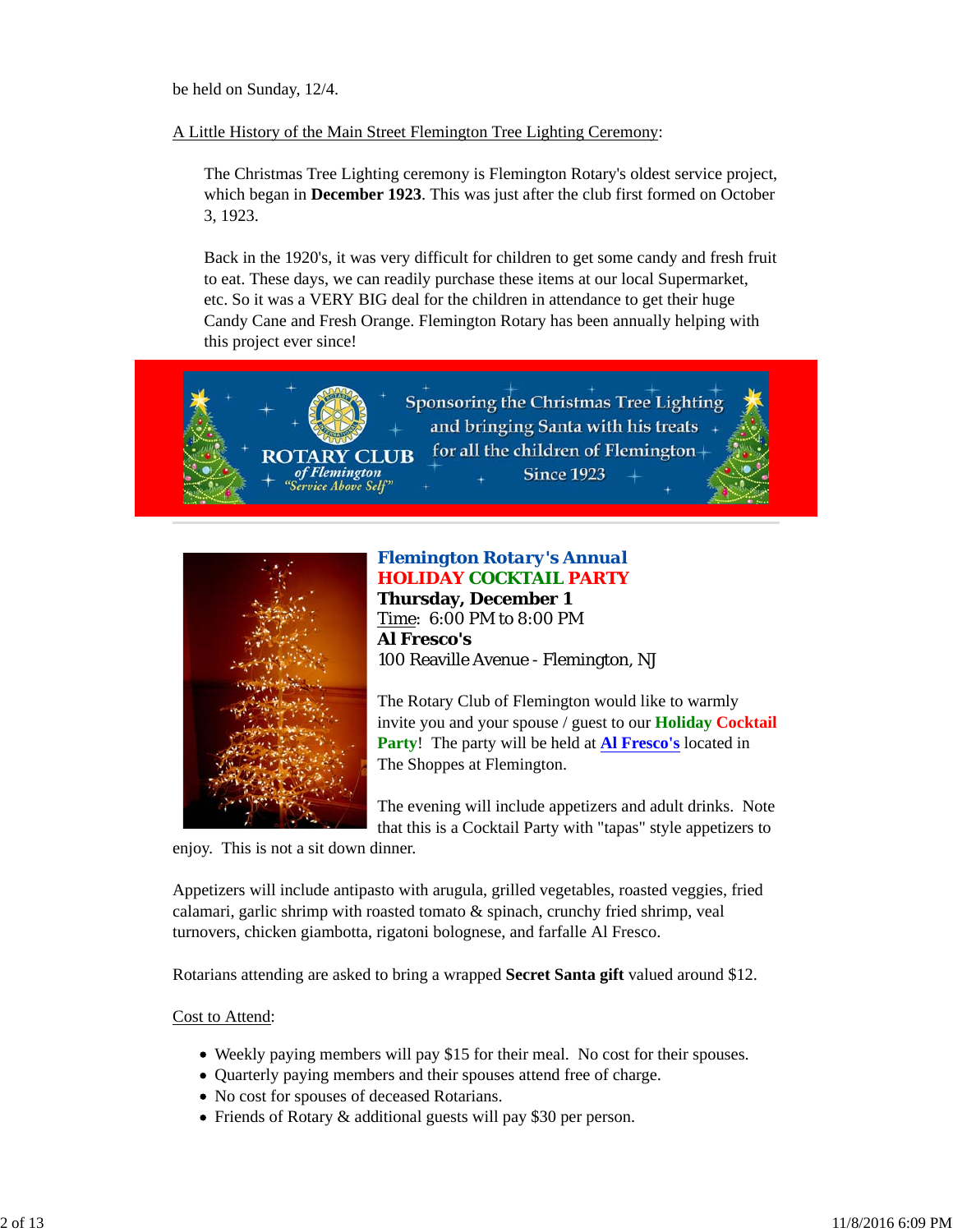Kindly **RSVP** no later than **Monday, 11/28**. You should have received an invitation from Evite. Please reply to the Evite invitation. Please indicate the total number of guests when you RSVP.

For additional information or questions, please contact Karen Widico at kwidico@hunterdonprevention.com



## *Please Bring an Unwrapped Gift to the Holiday Party for a Local Family in Need!!!* **Flemington Rotary's SAC Holiday Gifts**

At the Rotary Holiday Party on Thurs, 12/1 (or at a prior club meeting), Rotarians are asked to **voluntarily** bring an

unwrapped gift (but a gift bag is appreciated!) to **supplement the Service Action Committee's (SAC) Holiday shopping**. Rotarians have always provided great support for this.

The types of items typically requested are:

\*Infant / Toddler learning toys. \*Family Fun Games (Monopoly, Scrabble, Catch Phrase, etc.). \*Gloves, scarves, socks as stocking stuffers. \*Craft kits. \*Lego kits. \*Gift Cards: WalMart, i-Tunes, Kohl's, Burlington Coat Factory, Five Below.

## *PHOTOS from the District Governor Official Visit* **From Wed, November 2, 2016**

On Wednesday, November 2, 2016, Rotary 7510 District Governor, Charles "Charlie" Minton made his official visit to the Flemington Rotary Club. During his visit, he officially inducted Allan Vera as a new member.

Below are four (4) photos that were taken during Charlie's visit, including Allan's official induction. Click on each photo to to view a larger image of the photo.

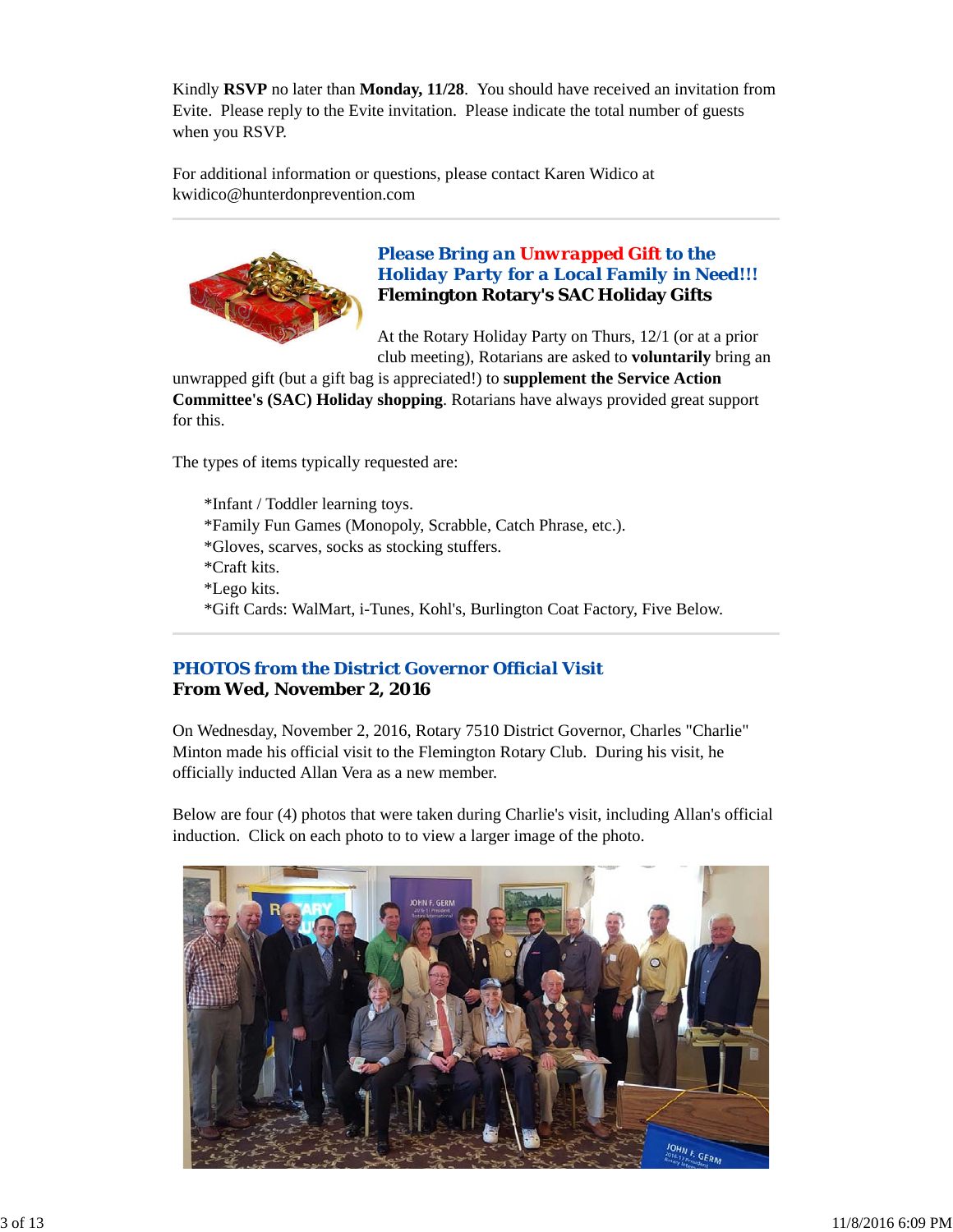

 $\mathbf{E}$ 

 $\underset{\genfrac{}{}{0pt}{}{s_{\mathcal{O}}_{\mathcal{U}_{\mathcal{U}_{\mathcal{V}}}}P_{\mathcal{V}}\mathrel{\mathop{\mathsf{G}}\mathrel{\mathsf{G}}\mathrel{\mathsf{F}}\mathrel{\mathsf{R}}\mathrel{\mathsf{N}}\mathrel{\mathsf{M}}\mathrel{\mathsf{M}}\mathrel{\mathsf{M}}\mathrel{\mathsf{M}}\mathrel{\mathsf{M}}\mathrel{\mathsf{M}}\mathrel{\mathsf{M}}\mathrel{\mathsf{M}}\mathrel{\mathsf{M}}\mathrel{\mathsf{M}}\mathrel{\mathsf{M}}\mathrel{\mathsf{M}}\mathrel{\mathsf{M}}\mathrel{\math$ 

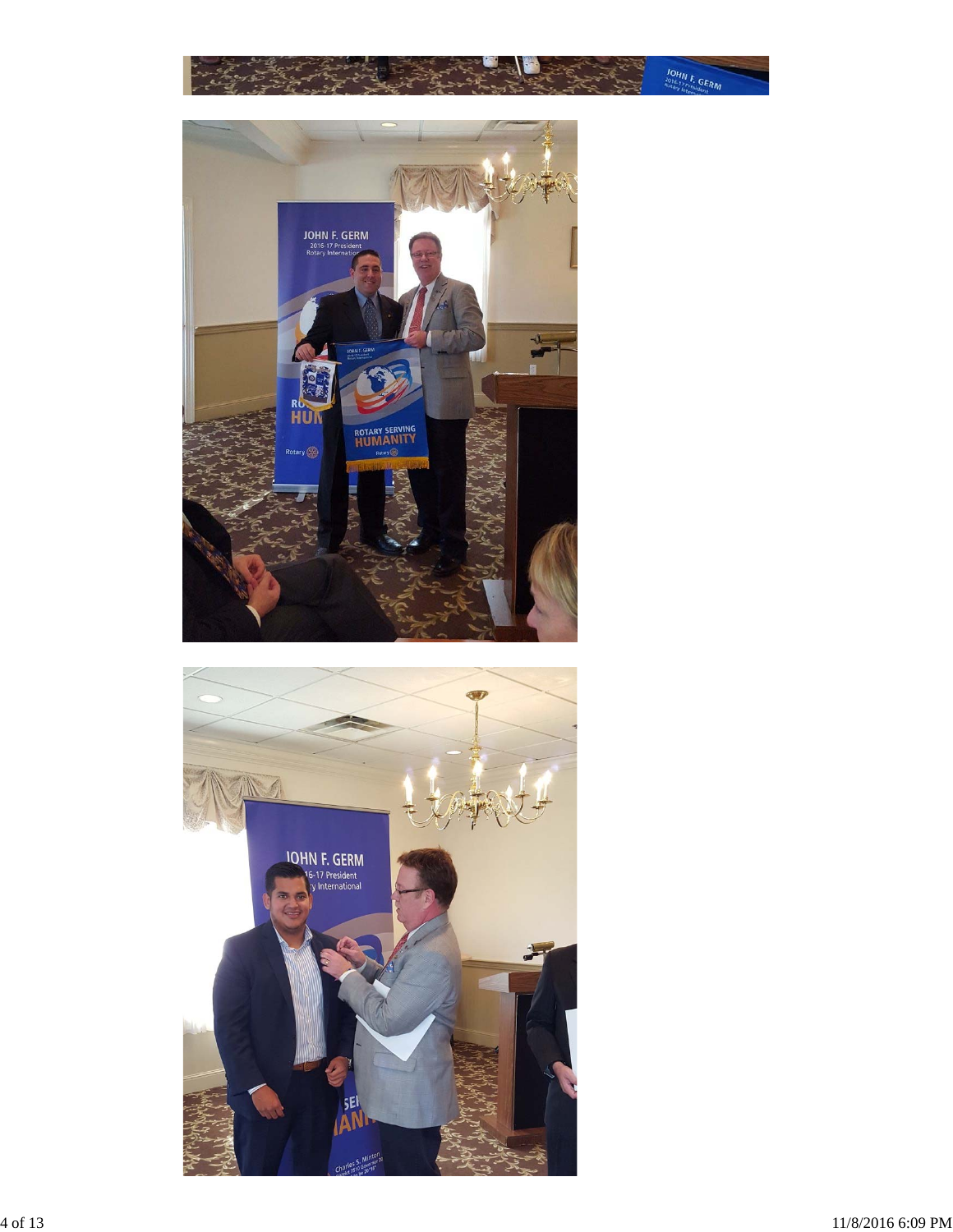



医

*PHOTO ALBUM from the 42nd Annual PANCAKE DAY plus COSTUME CONTEST and Halloween High School*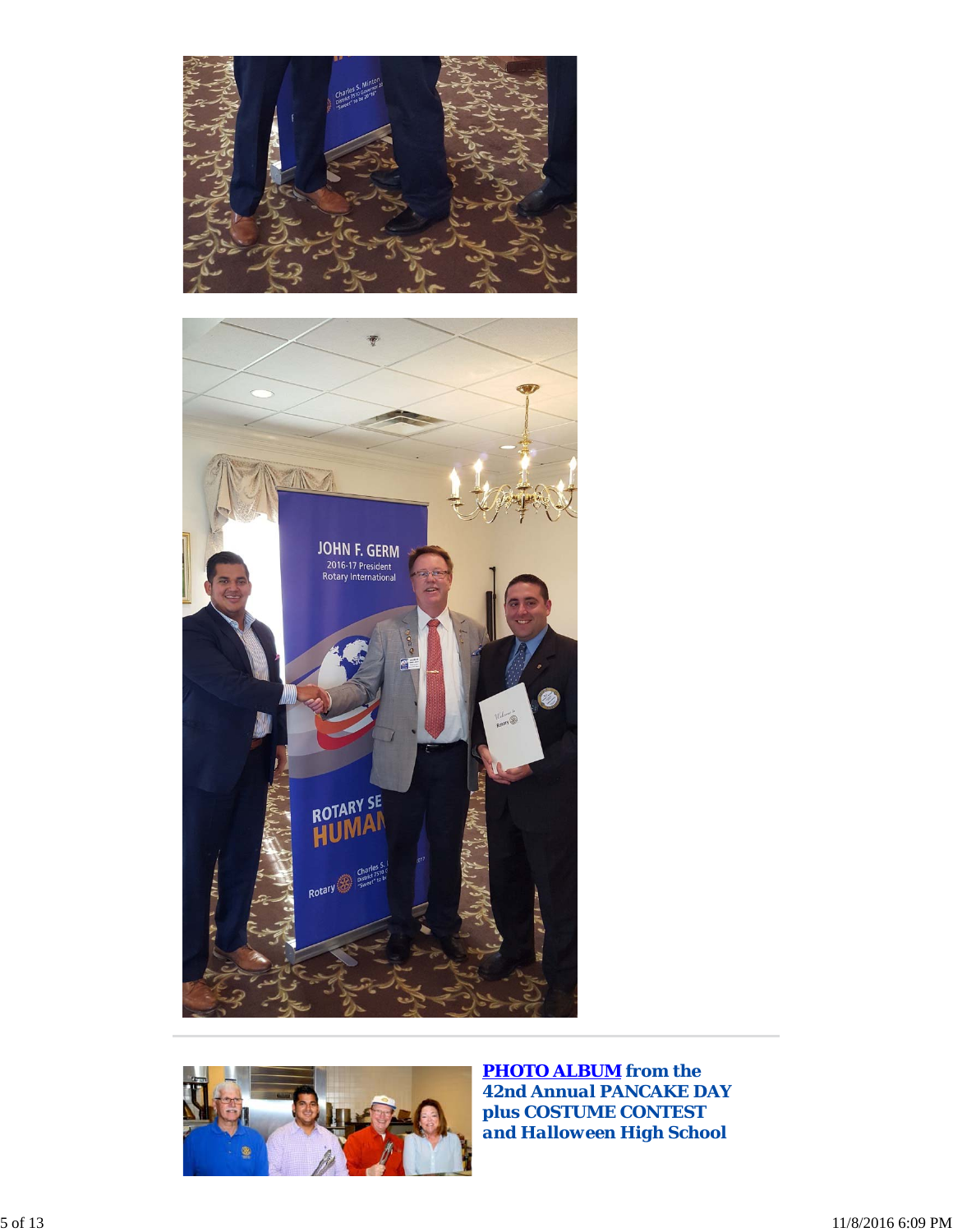

the album for everyone to enjoy.

# **Held, Saturday, 10/29/2016**

**Click Here** or on the photo to the left to view the Photo Album from the recent **42nd Annual Pancake Day**.

A very special thanks to the Rev. Dr. Herb Bohler for taking the photos and generating

Please note that we are "**Beta Testing**" a new format to share the photos with you. Herb setup the photo album using Google Photos. If you have any problems opening or viewing the photos, please let us know. Hopefully everything "looks good"!



## **42nd Annual PANCAKE DAY plus COSTUME CONTEST**  *and Halloween High School* Date: **Held Sat, October 29, 2016** Time: **7am** to **12noon** Hunterdon Central Regional H.S. 29 Junction Road - Flemington, NJ

A very special thanks to **Lynn Hyman** for running this year's Pancake Day event!

Lynn asks that members please turn in their ticket monies as soon you are able. She is also working on a full event follow-up report to share with everyone in the near future. Thanks to everyone that bought or sold tickets to support the event!



Thanks to the **Hunterdon Healthcare System** for being our **Primary Event Sponsor** of the 42 Annual Pancake Day!!!

# *10th Annual Bucks County ANCESTRY FAIR*

**Saturday November 12, 2016** 9:00 a.m. to 4:00 p.m. **Bucks County Community College** Upper Bucks Campus, 1 Hillendale Road, Perkasie, PA 18944

Hosted by the Bucks County Genealogical Society, Featuring:

\* Exhibitors of Genealogical and Historical Organizations and Societies

\* Vendors of Genealogical Products and Services

\* Three Tracks of Programs to help start or enhance your family history research locally and across the pond by expert lecturers in their fields, including Key Note Speaker The Legal Genealogist Judy G. Russell

\* Raffle tickets towards many wonderful and valuable door prizes.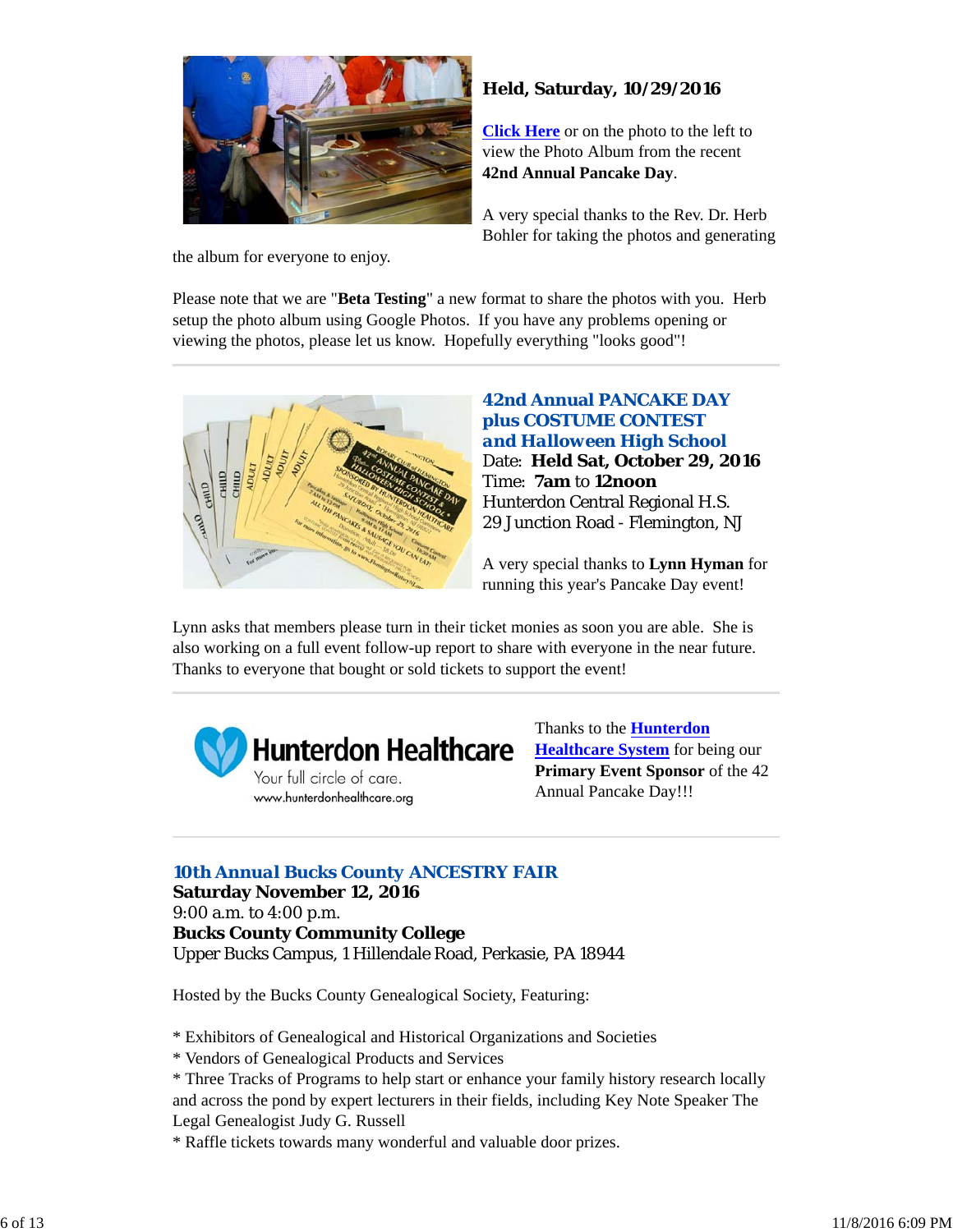\* All inclusive admission for just \$25 with ample free parking

\* \$5 boxed lunches available by preorder only

Visit **www.ancestryfair.org** for complete information, and to purchase an admission ticket. Contact **publicity@bucksgen.org** with any questions, or to publicize your own organization in our program.

## *Thank You Letter to Flemington Rotary regarding the St. Baldrick's Event* **Held Sunday, September 25, 2016**

Dear St. Baldrick's Supporter,

It's incredible what a group of caring people can do when we put our heads together. I'm writing to thank you for the part you played in the success of our recent St. Baldrick's event in Sergeantsville. On September 25th, we shaved over **80 heads**, hosted an incredibly successful auction and ended the day contributing more than **\$54,000** to finding cures for childhood cancers!!! With their bald heads, our shavees are standing in solidarity with infants, children, teens and young adults fighting cancer. More importantly, the funds we raised will truly help save lives.

I know that every dollar we raised will be used responsibly. The St. Baldrick's Foundation is the largest private funder of childhood cancer research grants, awarding more than \$186 million to support the development of childhood cancer treatments that are as unique as each child. This is a volunteer-driven charity, which keeps fundraising costs low and grants high.

In four short years our local event has contributed more than \$200,000 to childhood cancer research through the St. Baldrick's Foundation and has fully funded two promising new research projects! I truly appreciate your continued generosity towards our St. Baldrick's event and your commitment to conquer kids' cancers.

To see how your donation is being put to work, visit www.StBaldricks.org and take a look at "see the impact." New grants are made in July and October, and are all listed on the website by location and purpose.

This was a fun way to do something very important, and we plan to do it again next year. If you'd like to be involved, it's never too early - please let me know!

Thank you for all you did to make the event such an overwhelming success, and ultimately to help save the lives of kids right here in our community and around the world!

Sincerely,

Linda Swackhamer St. Baldrick's Volunteer Event Organizer

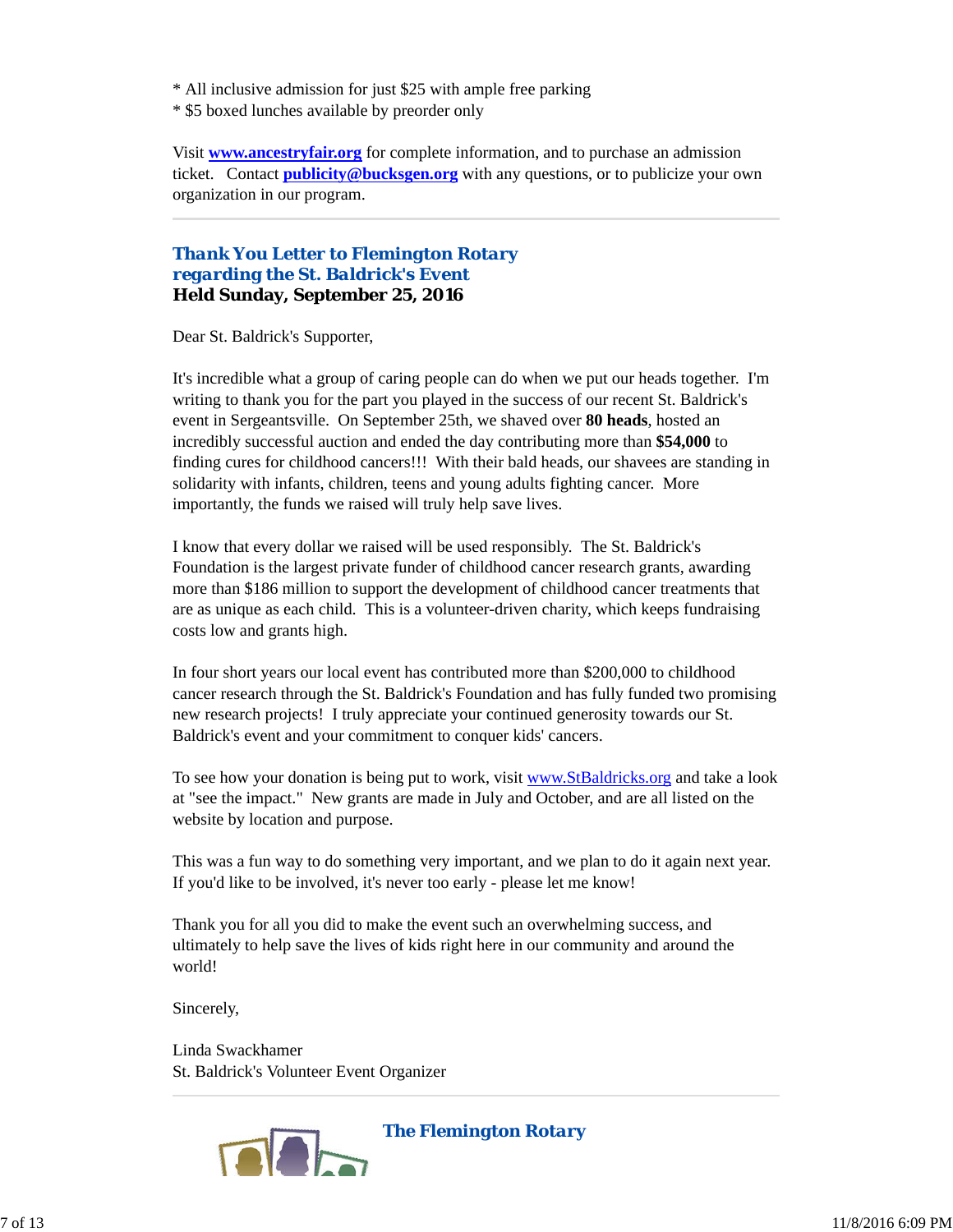

## *MEMBER DIRECTORY Is Updated on the Website*

A PDF copy of the Club Directory kept on the club website, located on the password protected "**Members Only**" page. To access this, simply goto

**www.FlemingtonRotaryNJ.org** and click on "Members Only" in the upper left. The page is password protected. If you do not have the password, simply email us and request it.

If you see any updates that need to be made (a change of address, email, phone number, something is not listed correctly, etc.), please email Sandy Clark and request any changes to be made. **Click Here** to generate an email to Sandy.

# *SPEAKERS & PROGRAMS BEING SOUGHT*



Mick Schaible is looking for some ideas for upcoming meeting programs and speakers. If you have any leads, please pass them onto Mick, who will follow-up to schedule the speaker.

**Click here** to generate an email directly to Mick.



As you know, the Rotary Club of Flemington is a member of the H.C. Chamber of Commerce. This enables all Rotarians the ability to attend a Chamber function as a "member". If someone asks you what your business is, you would explain that you are a member representing the Rotary Club of Flemington. **Click Here** to visit the Chamber website for a listing of upcoming events.



## *Jersey Talk Radio - Internet Radio "THE ROTARY HOUR"* **Tuesdays** from **5pm to 6pm**

PDG Megan Jones-Holt is the host of "The Rotary Hour" on the "Jersey Talk Radio" internet radio station. She is always looking for guests to have on the show. If you are intersted, please get in touch with Megan at (908)894-4590 or **mjonesholt@gmail.com**.

**Click Here** to listen to the Internet Radio station from your PC, smart phone, mobile device, etc.

## *ROTARY DISTRICT 7510 NEWS*

**Click Here** to read the current news from our Rotary District 7510.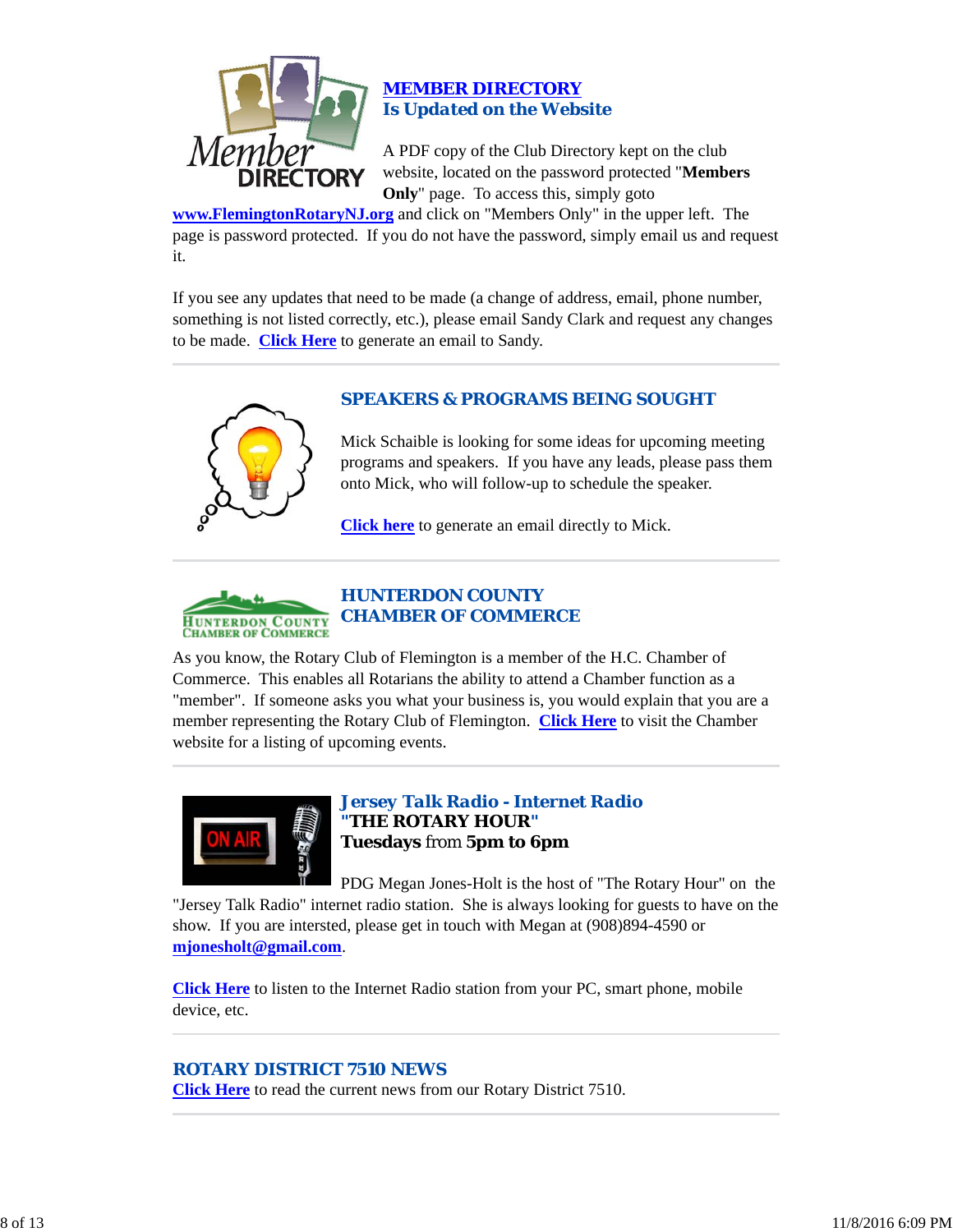## *UPCOMING DATES TO NOTE:*

Wed, 11/09: Daniel Shungu, Executive Director of United Front Against Riverblindness (UFAR), to speak about the Tropical Disease: Riverblindness Wed,  $11/16$ : Jeff Harrison regarding his Trip to Haiti with Tabasamu, the group providing dental education to children and teachers. As much time as possible has been requested. Wed, 11/23: Open (Day before Thanksgiving) Wed, 11/30: Club Assembly

Wed, 12/07: Bob Newland - Foster Home in Africa (screen & projector required for presentation) Wed, 12/14: Open Wed, 12/21: Open Wed, 12/28: Open

**Next RCOF Board Meeting:** To Be Announced. (Held bi-monthly). **Next Membership Meeting**: Wed, 11/9/2016 at 1:30 PM (Usually the 2<sup>nd</sup> Wed).

#### **Upcoming RCOF Club Events, Fundraisers, Fellowship Events, Etc**.:

Fri, 12/2: Main Street Flemington Christmas Tree Lighting

#### **Rotary District 7510 Events & Functions:**

Mon, 11/14: Eat, Drink & Share at 6:00pm (The Pines Manor, Route 27 & Talmadge Road - Edison, NJ) 3/2/17: President-Elect Training Seminar (PETS 1) 3/23 to 3/25/17: President-Elect Training Seminar (PETS 2) 5/5 to 5/7/17: District Conference at the Shawnee Inn 6/10 to 6/14/17: Rotary International Convention in Atlanta, Georgia

#### *COMMITTEE LIST:*

**Click Here** to download the listing of all current Club Committee's and its members.

## *"MEMBERS ONLY" WEBSITE:*

## **Click Here for the Members Only section of the website to find:**

- 1) The "Membership Proposal Form" to propose a new member.
- 2) New Member Information.
- 3) An Online Copy of the Club Membership Directory.
- 4) A Link to All Photos Albums of the Club.

### *ROTARY WEBSITE LINKS:*

Rotary International: **www.Rotary.org** Rotary District 7510: **www.RotaryNJ.org**

### *NEARBY ROTARY CLUB MEETINGS:*

As A Rotarian, you are Welcome to attend a Rotary Club meeting anywhere in the world. Click here for the Rotary Club Locator App. Or see below for some local meetings:

Mondays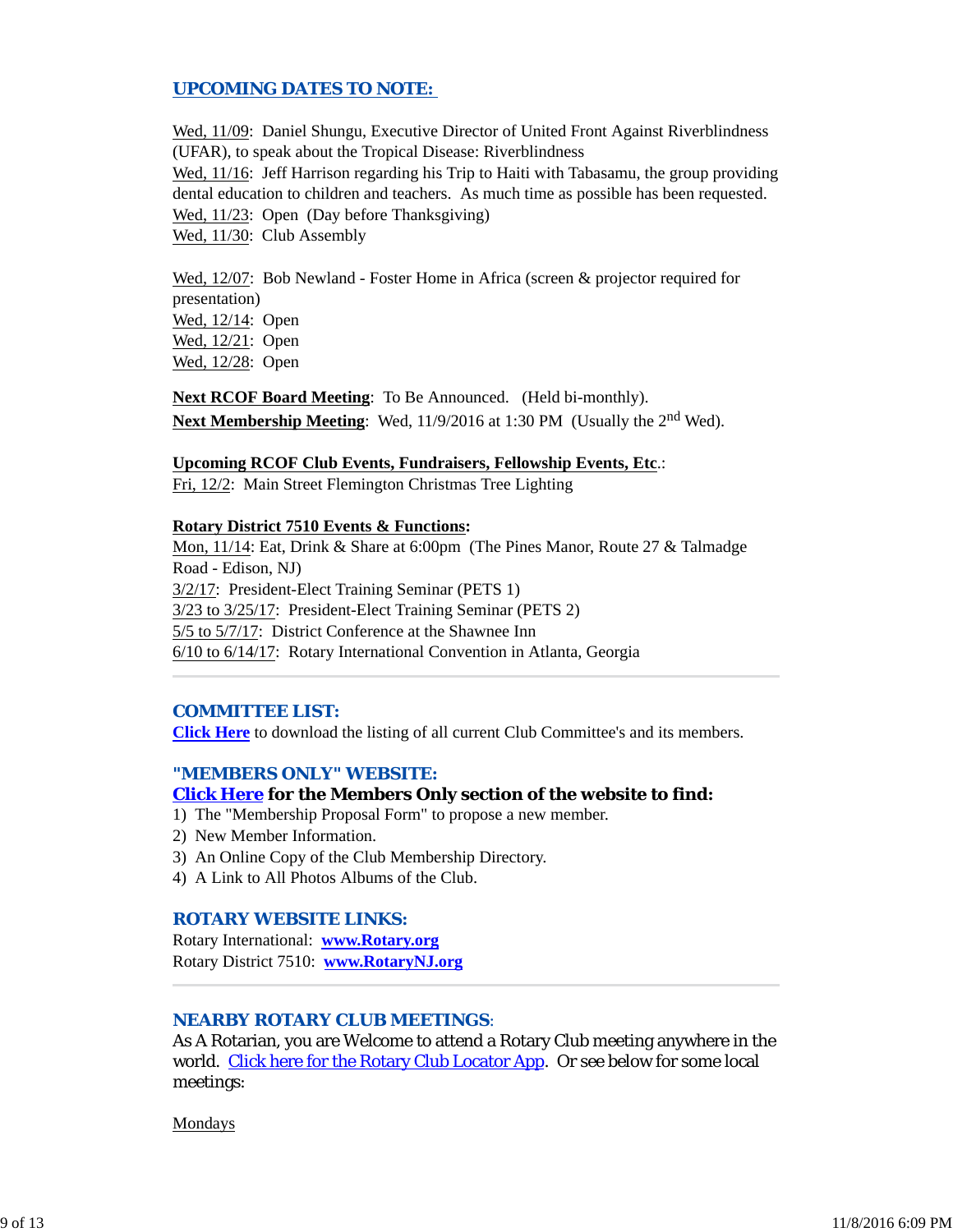**Lambertville/New Hope** (6:30 pm) - Lambertville Station Restaurant; 11 Bridge Street, Lambertville NJ 08530

**Piscataway** (12:15 pm) - Radisson Hotel; 21 Kingsbridge Road, Piscataway, NJ 08854

## **Tuesdays**

**Whitehouse** (12:15 pm) - Max's 22; 456 Route 22 West, Whitehouse Station, NJ 08889 **Princeton** (12:15 pm) - The Nassau Club; 6 Mercer Street, Princeton, NJ 08540 **Bridgewater-Bound Brook** (12:15 pm) - Arbor Glenn; 100 Monroe St, Bridgewater 08807

## **Wednesdays**

**Branchburg Township** (7:30 am): Stoney Brook Grille; 1285 Route 28, North Branch, NJ 08876

**Flemington** (12:15pm): Copper Hill Country Club; 100 Copper Hill Road, Ringoes, NJ 08851

**Hillsborough Township** (6:15 pm): Pheasant's Landing; 311 Amwell Road (Rt. 514), Hillsborough, NJ 08844

## **Thursdays**

**Clinton Sunrise** (7:30 am): Clinton Fire Department; New Street, Clinton, NJ 08809 **Somerville/Bridgewater** (12:15 pm): Bridgewater Manor; 1251 US Highway 202/206, Bridgewater, NJ 08807

**Trenton** (12:15 pm): Freddie's Tavern; 12 Railroad Avenue, West Trenton, NJ 08628

## Fridays

**North Hunterdon** (12:15 pm): Beaver Brook County Club; 25 County Club Drive, Annandale, NJ 08801

**Princeton Corridor** (12:15pm): Hyatt Regency; 102 Carnegie Center, Rt. 1 North, Princeton, NJ 08540

## eClub

**Rotary eClub of Hunterdon Horizon**: View website for meetings or online makeups.

## RI President's Call for Action in **2016-2017**: **"Rotary Serving Humanity"**

**Rotary Club of Flemington - Our 93rd Year**

Founded October 3, 1923 \* Charter #1529 \* District 7510

| Club President      | <b>Daniel James "D.J." Wright</b>        |
|---------------------|------------------------------------------|
| President-Elect     | <b>Kim Metz</b>                          |
| Secretary           | <b>Karen Widico</b>                      |
| Treasurer, General  | <b>Bob Newland</b>                       |
| Treasurer, Lunch    | Lynn Hyman                               |
| <b>Board Member</b> | Mick Schaible (immediate Past-President) |
| <b>Board Member</b> | <b>Sandy Clark</b>                       |
| <b>Board Member</b> | <b>Joe Ziegler</b>                       |
| Sergeant-at-Arms    | <b>Ken Skowronek</b>                     |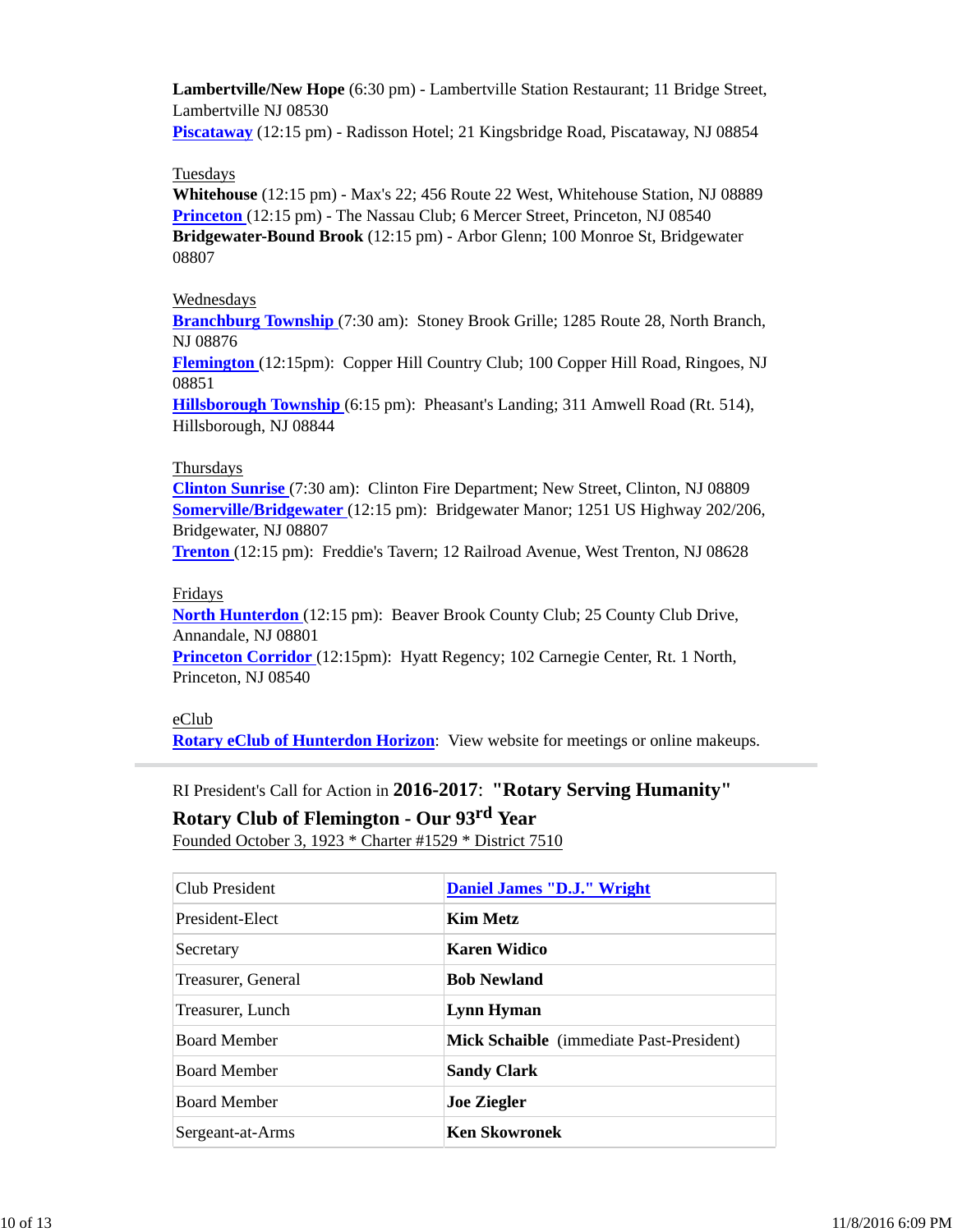| R.I. President                           | John F. Germ (Chattanooga, Tennessee, USA)   |
|------------------------------------------|----------------------------------------------|
| District Governor (DG)                   | <b>Charles Minton</b> (Union, NJ)            |
| District Governor Elect (DGE)            | <b>Bob Zeglarski</b> (Roselle-Rosselle Park) |
| District Governor Nomimee (DGN)          | <b>John Shockley</b> (Hillsborough)          |
| <b>Assistant District Governor (ADG)</b> | <b>Albert Varga</b> (Lambertville-New Hope)  |
|                                          |                                              |

Club Meetings: **Wednesday, 12:15 pm, Copper Hill Country Club** 100 Copper Hill Road, Ringoes 08551



*MISSION STATEMENT*: The mission of Rotary International is to assist and guide Rotarians and Rotary clubs to accomplish the Object of Rotary to ensure Rotary's continuing relevance and to help build a better world, emphasizing service activities by individuals and groups that enhance the quality of life and human dignity, encouraging high ethical standards, and creating greater understanding among all people to advance the search for peace in the world.

**THE OBJECT OF ROTARY:** The object of Rotary is to encourage and foster the ideal of service as a basis of worthy enterprise and, in particular, to encourage and foster:

**1st**: The development of acquaintance as an opportunity for service;

**2nd**: High ethical standards in business and professions, the recognition of the worthiness of all useful occupations, and the dignifying of each Rotarian's occupation as an opportunity to serve society;

**3rd**: The application of the ideal of service in each Rotarian's personal, business and community life;

**4th**: The advancement of international understanding, goodwill, and peace through a world fellowship of business and professional persons united in the ideal of service.

**THE 4-WAY TEST:** "Of the things we think, say or do:

**1st**: Is it the Truth? 2<sup>nd</sup>: Is it Fair to all concerned?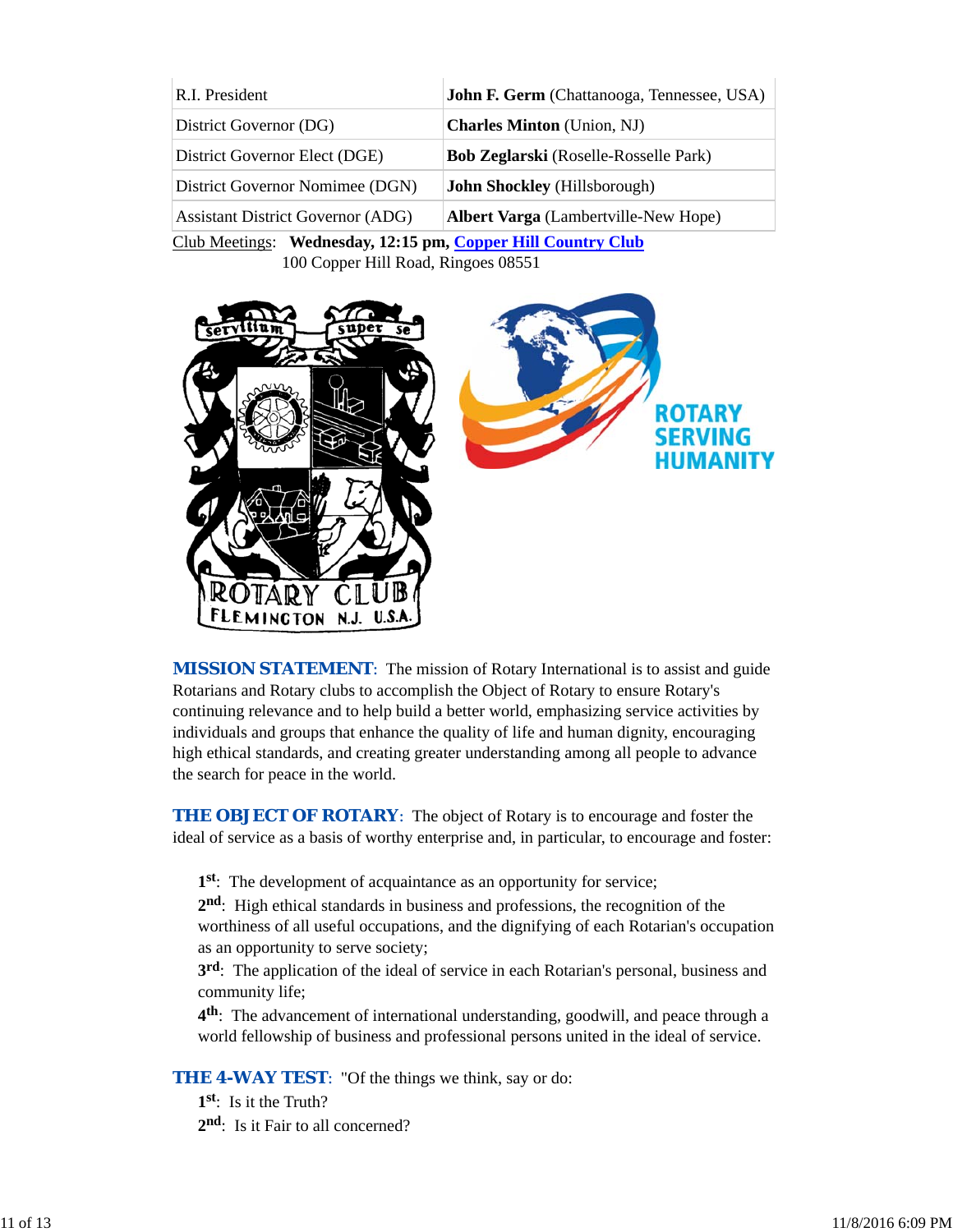- **3rd**: Will it build goodwill and better friendships?
- **4th**: Will it be beneficial to all concerned?"

#### *ROTARY's AVENUE'S OF SERVICE*:

**1)** Through **Club Service**, we have fun, build lasting friendships, and make sure that our club runs well.

**2)** Through **Vocational Service**, we volunteer our professional skills to serve others and promote integrity in everything we do.

**3)** Through **Community Service**, we address local needs and work with our community to bring lasting improvements.

**4)** Through **International Service**, we meet humanitarian needs around the globe and promote world understanding and peace.

**5)** Through **Youth Service**, we work with young people to help them become the next generation of leaders, visionaries, and peacemakers.

## **2016-2017 CLUB MEMBER ROSTER**

**Rotary Club of Flemington, NJ**

Current Number of Members: 42

| <b>Rotarian</b>                   | <b>Member Since</b> | <b>Classification</b>           |
|-----------------------------------|---------------------|---------------------------------|
| Black, Bruce B.                   | 2007                | <b>Health and Fitness</b>       |
| Bohler, Herbert C. (Herb)         | 1977                | <b>Specialty Advertising</b>    |
| <b>Boynton, Adam</b>              | 2016                | <b>Church / Social Services</b> |
| Chittenden, Robert L. (Bob)       | 2003                | M.E.F.P. Consulting Engineering |
| Clark, Arthur L. (Sandy)          | 1987                | Printing                        |
| Davidson, James G. (Jim)          | 2002                | <b>Rubber Products</b>          |
| del Campo, Ann                    | 2016                | <b>Scientist &amp; Farmer</b>   |
| Ferrari, Frederick J. (Fred)      | 1964                | Orthodontia                     |
| Fisher, Charles H. (Charlie)      | 1961                | <b>Funeral Services</b>         |
| Fisher, Thomas H. (Tom)           | 2012                | Property & Casualty Insurance   |
| Harrison, Jeffrey (Jeff)          | 1996                | Psychotherapy                   |
| <b>Goldsmith, Cheryl</b>          | 2016                | <b>Realtor</b>                  |
| <b>Goodwin, Michael S.</b>        | 2016                | <b>Youth Development</b>        |
| Hyman, Lynn                       | 2010                | <b>Retail Banking</b>           |
| Kamnitsis, Christopher P. (Chris) | 2001                | <b>Financial Planning</b>       |
| <b>Kritharis, Nikolaos (Nik)</b>  | 2016                | <b>Dentistry</b>                |
| Liebross, Ira                     | 1997                | <b>Family Medicine</b>          |
| Loew, Darren                      | 2002                | Orthodontics                    |
| Martin, Teresa (Terry)            | 1993                | Solid Waste/Recycling           |
| Mazujian, Harry                   | 2004                | Clergy                          |
| McWilliams, Nancy                 | 1992                | Psychotherapy                   |
| Metz, Kim                         | 2007                | <b>Technical Education</b>      |
| Muller, George D.                 | 1964                | <b>Cut Glass Manufacturing</b>  |
| Nastasi, William (Bill)           | 1996                | <b>General Contracting</b>      |
| Newland, Robert D. (Bob)          | 1998                | Insurance                       |
| Ownes, Terry M.                   | 1987                | <b>Floor Covering</b>           |